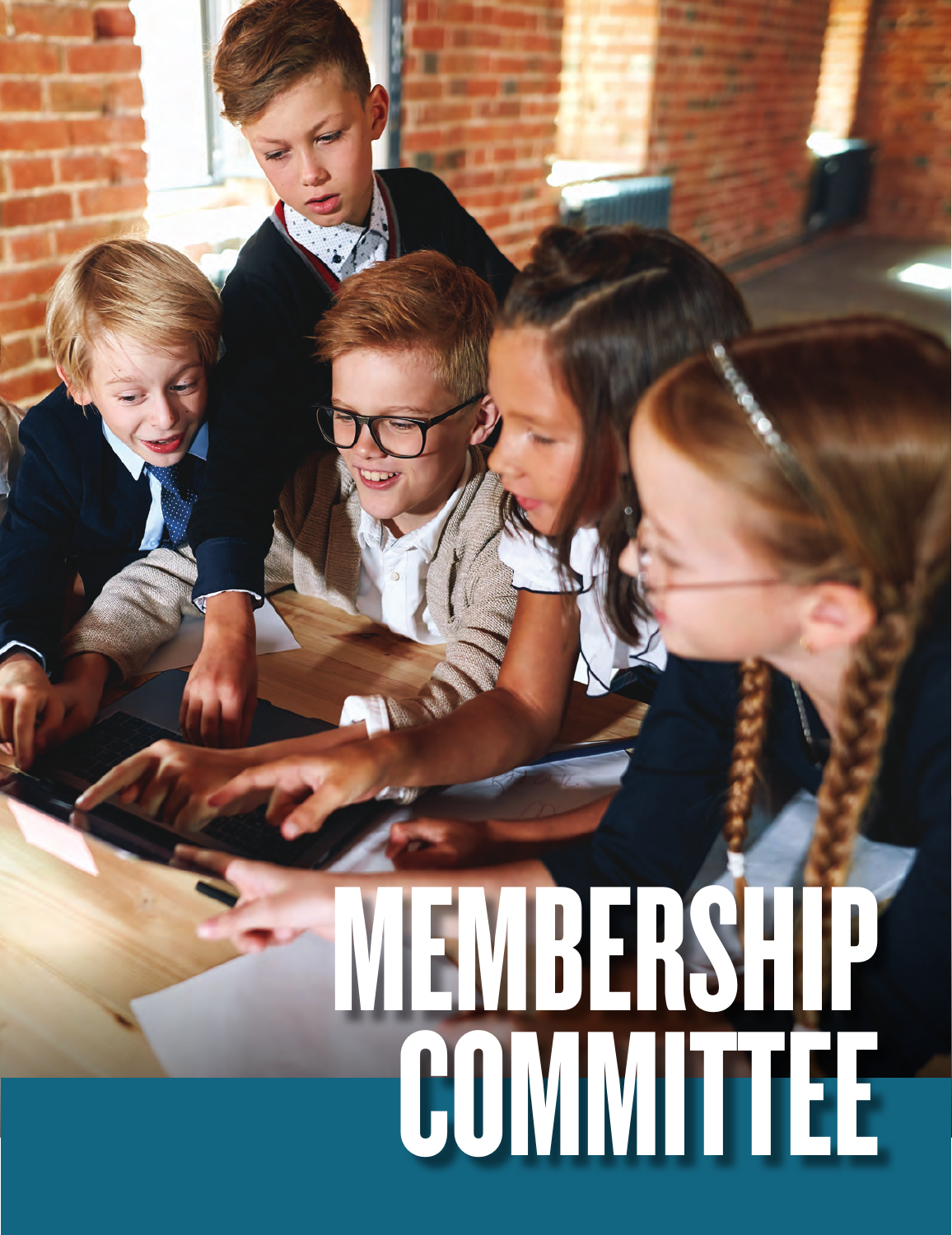## MEMBERSHIP COMMITTEE

You joined your club's membership committee because you wanted to see your club thrive in your community. You know how important it is to add new members to your club and retain the existing ones. As a member of the membership committee, your goal is to create a club membership experience that's rewarding for current members and inviting to others.

#### **RESPONSIBILITIES**

As a membership committee member, you work with everyone in your club to make their experience enjoyable and attractive to prospective members. Your main goal is to keep your club healthy and strong. You are the face and voice for membership activities in your club. Your committee will work diligently to invite new members, engage existing members and increase the visibility of the club in your community.

#### **EXPERIENCE**

- Building effective teams.
- Cultivating and maintaining positive working relationships.
- Developing others.
- Managing conflict.
- Solving problems.
- Implementing a club membership drive.
- Inviting or selling.
- Using email and social media platforms effectively, as well as calendar, spreadsheet, word-processing, presentation and project management software.

#### QUALIFICATIONS

- Passionate about Kiwanis.
- Understands the importance of inviting new members and retaining current members.
- Understands the membership programs.
- Communicates effectively.
- Encourages and motivates other team members.
- Organized.
- Focuses on innovation.
- Shows sound judgment.
- Stays positive, enthusiastic and diplomatic.
- Well-connected in the community.

#### DUTIES

- Meet regularly with committee members and prospective members.
- Set realistic and measurable goals with the committee members and in consultation with the club's board of directors.
- Develop an action plan for meeting goals.
- Get approval for the action plan from the club's board of directors.
- Ensure the member satisfaction survey and community survey are conducted annually.
- Plan membership drives and special member events.
- Provide regular reports to the club board.
- Persuade delinquent due payers to reengage in the club.
- Maintain contact with the lieutenant governor to report status, share ideas and ask questions or seek advice.
- Clearly communicate the importance of membership efforts to club members.
- Teach others how to invite people to the club.
- Communicate results of membership efforts.
- Plan and conduct (or assist with) new-member orientation.
- Ensure new members are reported and promptly inducted during a meaningful ceremony.
- Ensure new members are immediately involved in club activities.
- Serve on the committee for one to two years.
- Participate in membership committee education.
- Invest about five hours a month in inviting and retaining members.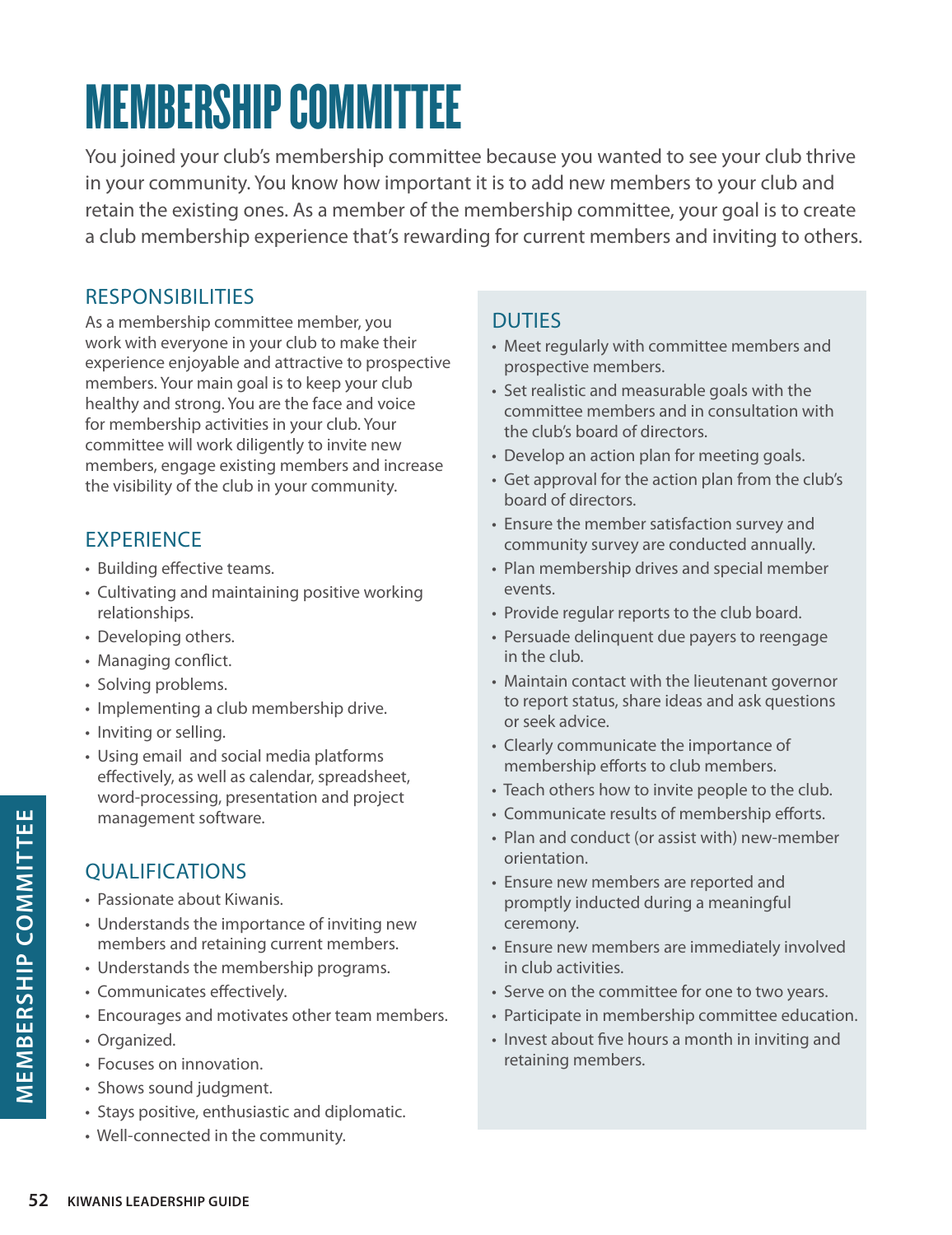#### **REVIEW**

1. Put a star next to the responsibilities and duties your club is doing well.

2. Circle the responsibilities and duties your club is not currently doing.

*If you are struggling with any of the outlined duties, please reference kiwanis.org/leadershipguide.*

### Inviting new members

#### ESTABLISHING GOALS

Your club president and club board, along with the lieutenant governor, will talk about your club goals. That includes membership. Your membership goals should be determined by the number of people your club wants to reach. Based on that desired impact, set achievable goals — and then celebrate accomplishments.

Kiwanis International honors clubs that have strengthened their membership. Take advantage of the recognition and awards that are available and use them to motivate club members. More information is in the resources section of this guide and at kiwanis.org/membership.



#### MAKING YOUR INVITATION **PERSONAL**

When you talk to someone about Kiwanis, your goals are to:

- Create relationships, rapport and referrals within the community.
- Discover community goals and needs.
- Invite the people you meet to support Kiwanis.
- Invite the people you meet to join as a member.

Building rapport is more than just what you say it's how you say it.

- Remember that the meeting is about the guest.
- Look the person in the eye and firmly shake hands.
- Show you're genuinely happy to meet him or her.
- Show interest ask questions and actively listen.
- Mirror the other person's body language. For example, if he or she leans forward, do the same.

Introduce Kiwanis (simply).

- Have fun.
- Tell stories.
- Connect on a personal level.
- Introduce them to other club members.

#### **THINK ABOUT IT**

How many members do you hope to add to your club this year?

How were you originally invited to join Kiwanis?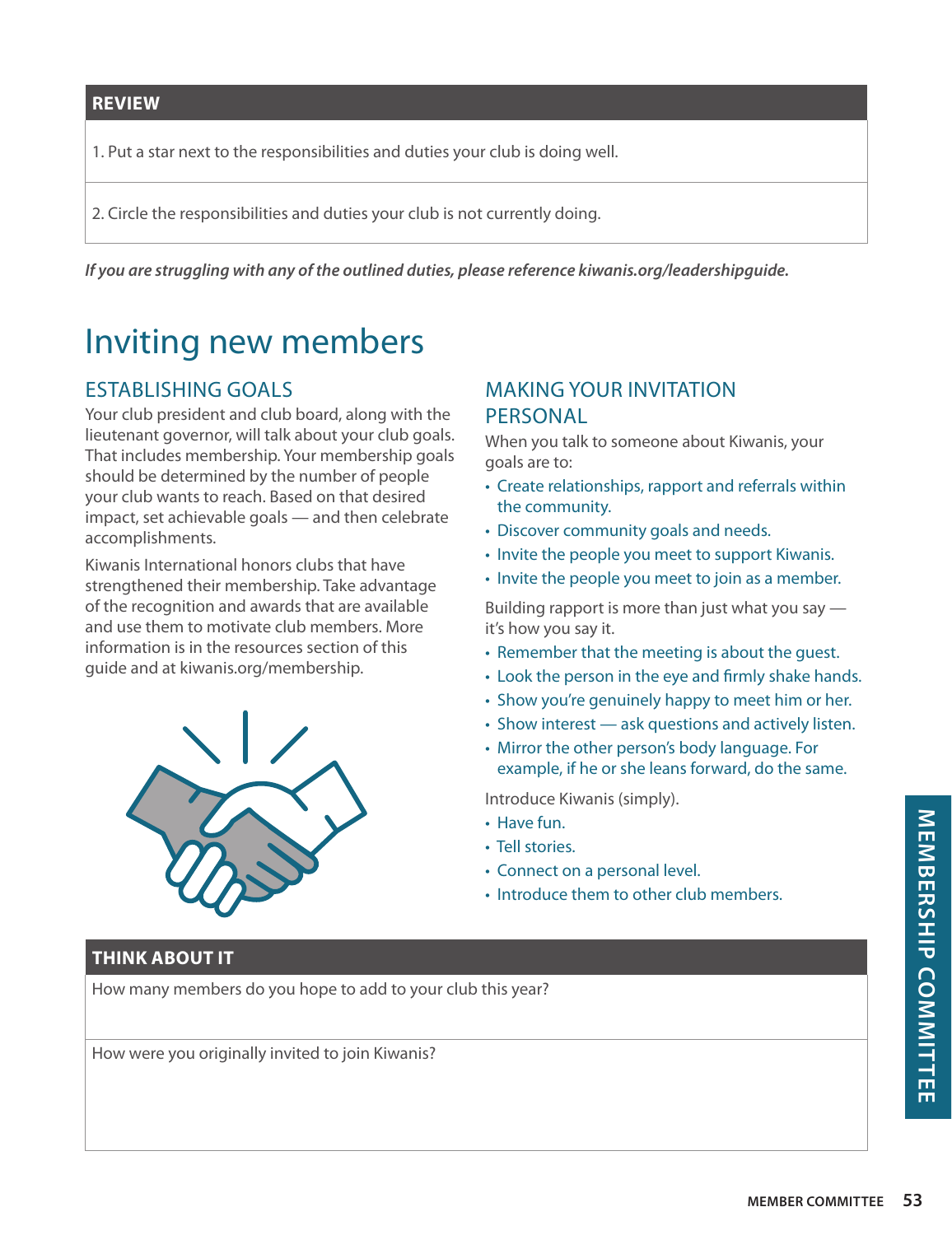## Flexible memberships

#### CLUB SATELLITE MEMBERS

How it works:

- Both groups establish the guidelines of the relationship, with someone from both groups serving as liaisons with the other.
- The host club's board authorizes service and fundraising activities and maintains financial oversight.
- By retaining affiliation with the parent club, members of a satellite remain focused on service rather than administrative concerns — making it a great option for busy lifestyles.
- Satellite members enjoy the benefits of Kiwanis, including elected positions, attendance at conventions, Kiwanis magazine and insurance coverage.
- If a satellite group reaches 15 members or more, it can consider petitioning for its own charter.

#### CORPORATE MEMBERSHIPS

How it works:

- The organization joins the club as a member, following the usual process.
- The company is represented at meetings and events by a designated employee.
- If the designated employee changes jobs, a new employee can be designated to take his or her place without being charged a new member fee.
- This option is also ideal for nonprofit entities that have an interest in helping children and bettering the community.

#### **REVIEW**

List 3-5 companies that might be good candidates for corporate memberships:

#### SERVICE LEADERSHIP PROGRAM ALUMNI

As Key Club and Circle K International members graduate, Kiwanis has made it as simple as possible for these Kiwanis-family members to join your club. As alumni joining their first Kiwanis club, they receive:

- A waiver of the Kiwanis International new-member fee or charter member fee.
- A two-year waiver of Kiwanis International dues. (Ask district leaders whether your district offers any alumni dues waivers.)

These waivers encourage alumni to stay involved with the organization they already know so well. They can be recent or well-seasoned alumni — there's no age limit to benefit from the opportunity. The waivers are available only to new Kiwanis club members.

#### **REVIEW**

Are you using the Service Leadership Program dues waiver as a recruitment tool?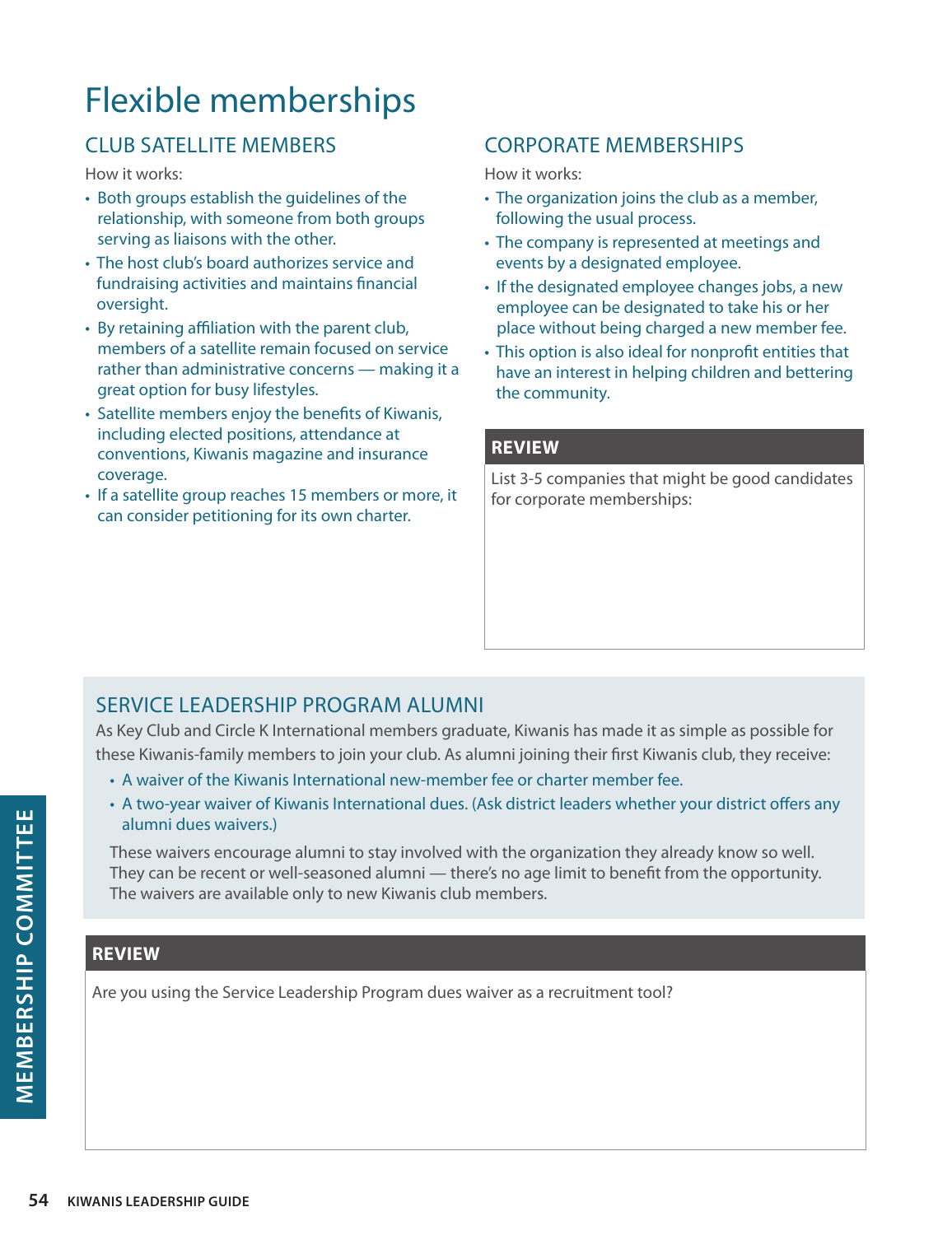## Other ways of reaching out

#### GUEST CONTESTS

A good competition can inspire great action. Some clubs have created teams and "competed" against each other. Others made it a contest for individual recognition. But the best results come from something that can be tracked and easily displayed. Reward members who invite people to club activities as well as those who sponsor new members.

#### SPECIAL GUEST DAYS

Identify an upcoming meeting or service project that reflects what's important to your club — and highlights the best of what you do. Intentionally make the effort to invite potential members to experience what Kiwanis is all about.

#### LEADS FROM "FIND A CLUB"

Did you know that the "Find a club" locator map on kiwanis.org garners about 5,000 queries every year from around the world? If you receive one of these queries by email, follow up right away. This person is looking for a group of people like your club to be a part of.

#### ROSTER ANALYSIS

When looking for new members, consider your current club roster. By completing a roster analysis, your committee can identify occupations and skill sets that aren't represented in your current roster and develop a prospect list. A worksheet is available at kiwanis.org/clubstrengthening.

#### **REVIEW**

How does your club typically get new members?

Brainstorm new ways you could add new members to your club.

What strategies and resources are available for inviting new members into your club?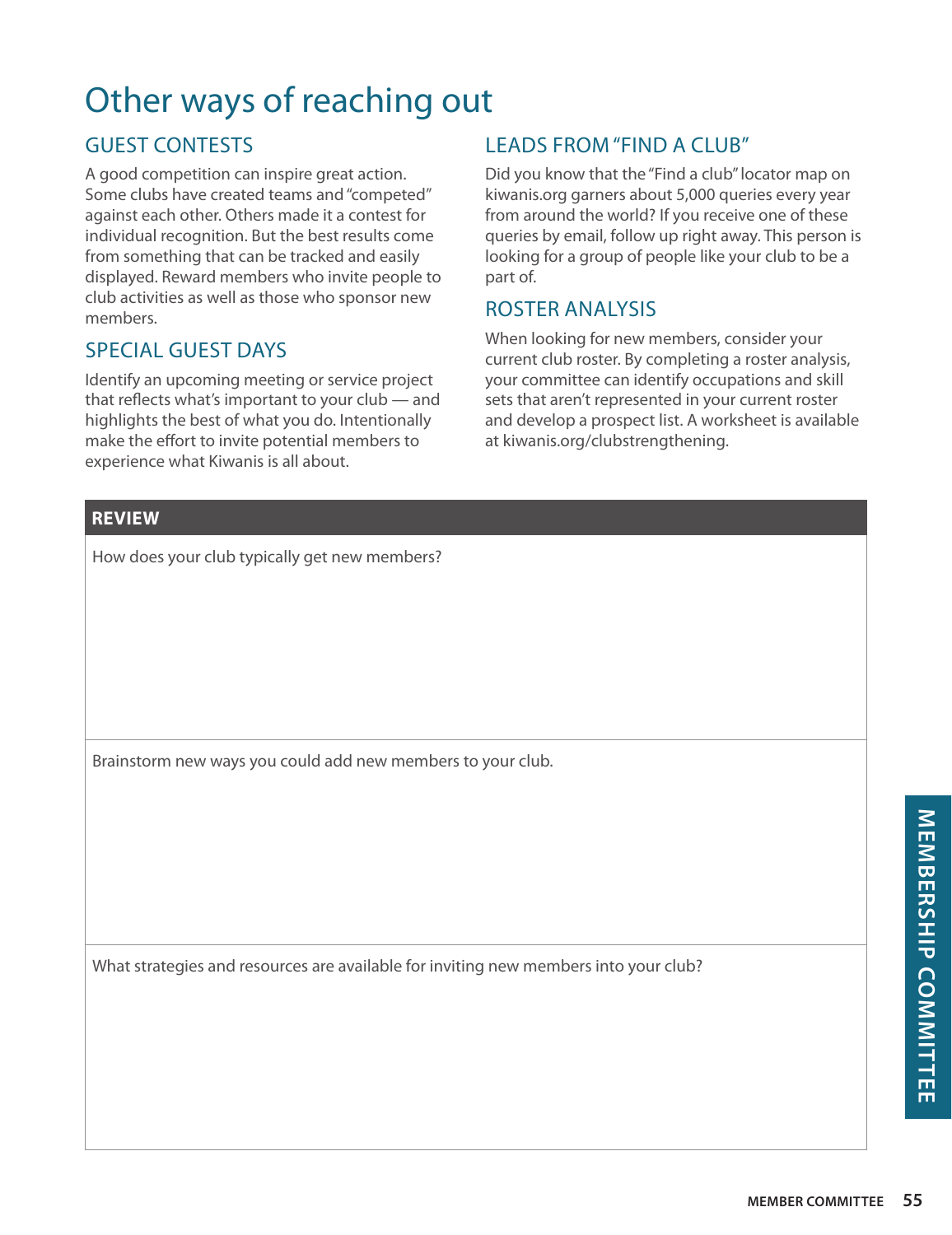## Engaging and retaining members

#### NEW MEMBER ORIENTATION

New members need to feel valued and appreciated from day one.

It's best to begin new member orientation before a prospective member joins so they understand the vision of the club and the responsibilities of membership — but it needs to be completed within two weeks after officially joining. Orientation is an opportunity to help new members understand your Kiwanis club. And it's a way for your club to learn about their interests and skills.

An orientation is available as a downloadable resource at kiwanis.org/newmemberorientation. Be sure to customize this resource so it reflects your club and traditions.

#### **MENTORING**

By pairing new members with mentors, you're giving them a go-to person for any questions and a familiar face to sit with at meetings until they feel comfortable interacting with everyone. Their mentors may be their sponsors or someone they just met. Mentors can help new members connect their interests with club activities.

#### **REVIEW**

Which members may be great mentors?

#### NEW-MEMBER INVOLVEMENT

Once a new member is ready, it's time to get that person involved.

- **Show them they're needed.** Assigning new members to committees can help engage their talents and interests. And by giving them a simple task connected to a meeting or project, they'll immediately feel like part of the team.
- **Expand their Kiwanis networking connections.** Consider taking a new member to visit a nearby club's meeting or participate in their service project. Invite them to attend a division council meeting so they can meet more Kiwanians in their area. Make them feel comfortable — so they are more likely to attend a district or international convention.
- **Ask for their feedback.** After new members are inducted, consider asking some of them to meet casually with board members. A new person's input can provide a different perspective:
	- What has the club done to make you feel welcomed?
	- What made you decide to join a Kiwanis club?
	- Was there anything that someone said or showed you that made you feel good about joining?
	- What are you most excited about doing with your club?

#### **REVIEW**

How do you engage your new members early on?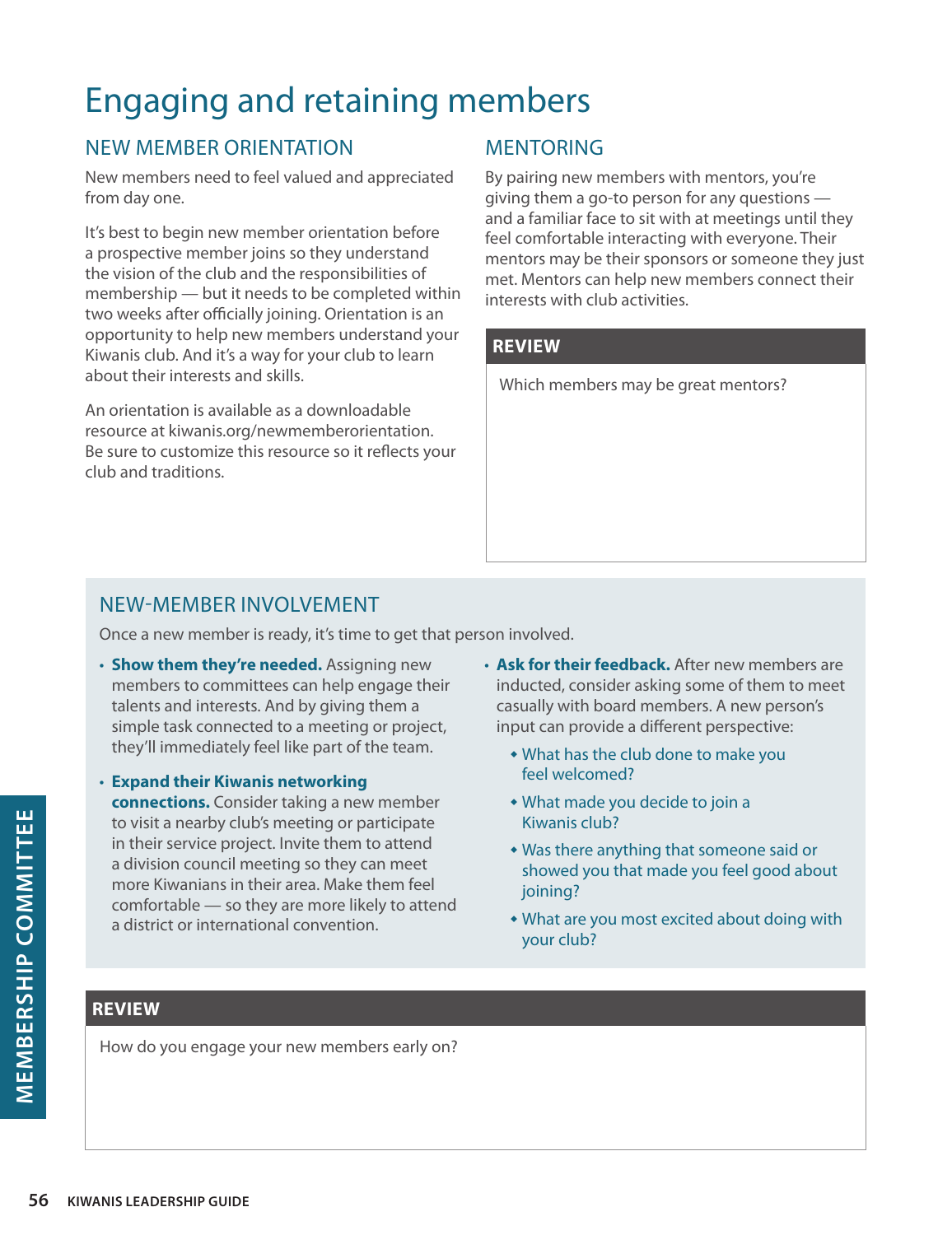#### EXISTING MEMBERS

Kiwanis clubs often lose people who don't feel engaged in club activities. Make an effort to find out why — and to re-engage them.

- Review the club roster to identify members who have become inactive.
- Assign club members to contact "missing" members.
- Contact members by phone or with a personal visit to tell them what's happening and invite them to the next event.
- Conduct a fun meeting to celebrate the club's members and accomplishments.

Sometimes you can feel the lack of energy when you walk into the room. If this describes your club, it's time to find out why. Start by surveying your members with the **Measuring member satisfaction\*** tool. This is a simple way to give members a voice — and to give club leaders the information they need to make meaningful change.

#### TIP

If a member hasn't paid their dues during the first quarter, you need to find a way to get them re-engaged.

#### **REVIEW**

What strategies and resources are available for retaining current members?



**\*** One of several Achieving Club Excellence tools available online at kiwanis.org/acetools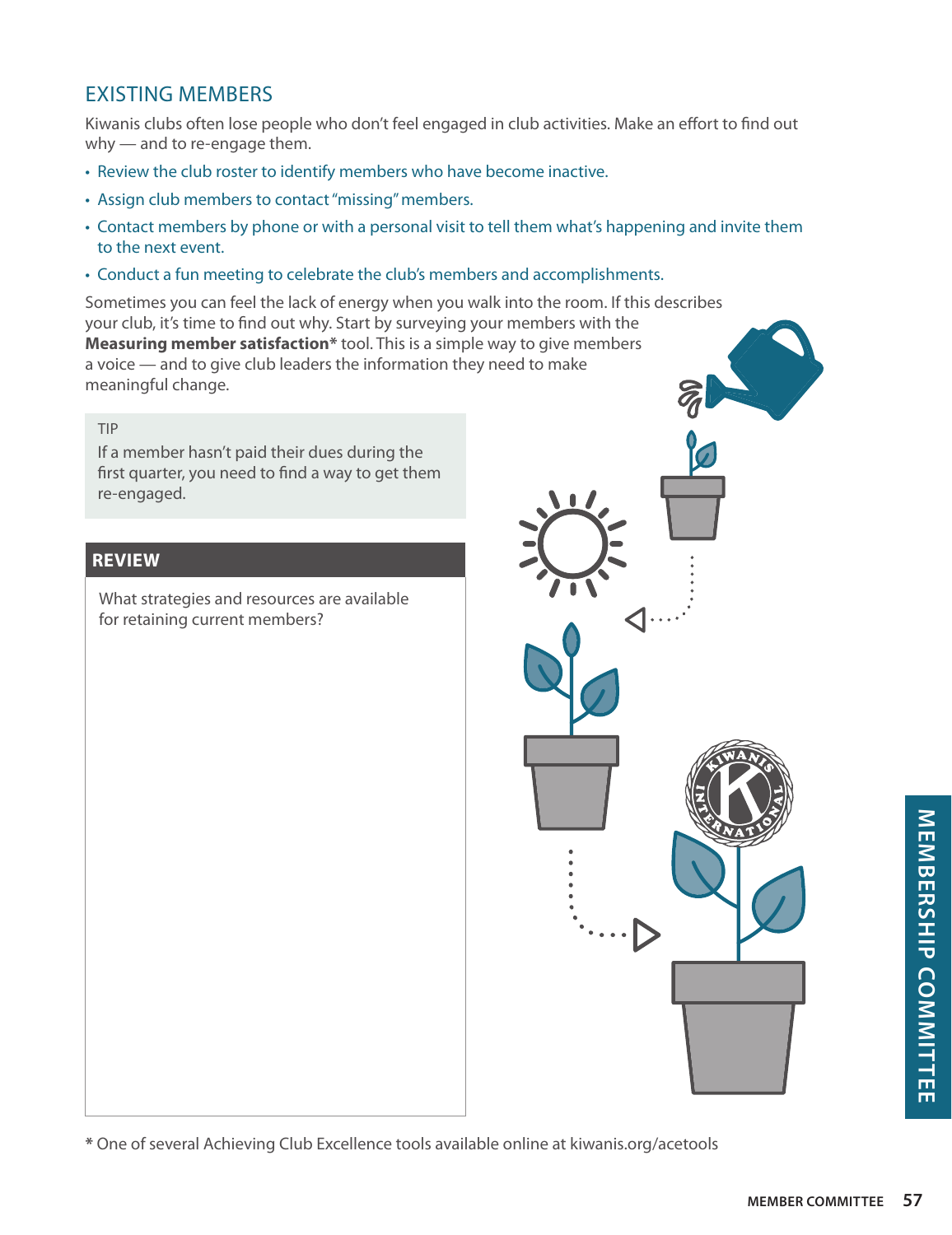#### CLUB MEETINGS

In most circumstances, the club meeting is the most frequent opportunity to connect with fellow members. So let's make club meetings awesome. Here are some tips:

- **Always start and end on time.** People depend on it.
- **Provide an agenda.** Meetings don't have to be routine, but knowing what to expect is helpful for the busy member.
- **Include some fun.** It's OK to be less formal as long as everyone is having a good time.
- **Include some service.** Consider performing a service project during your club meeting time.
- **Make it matter.** Ensure club meeting topics are relevant to your members and reflect well on the culture the club is trying to create.
- **Make it relevant.** Keep meetings memberfocused.

When possible, invite members of your club's sponsored Service Leadership Program(s) to attend a meeting.

#### ANNUAL AND OCCASIONAL **ASSESSMENTS**

An important part of the membership committee's role is to work with the club board to conduct regular assessments. Get input from club members, board members and community leaders. Then use that input to:

- Analyze your impact on the community.
- Find unmet needs in your area.
- Develop a signature service project or fundraiser.
- Expand your club's partnerships.
- Improve the club members' experience.
- Create a detailed plan to achieve goals.
- Celebrate your accomplishments.

Achieving Club Excellence tools are available to guide you through assessments. You can find them at kiwanis.org/acetools.

#### RECOGNITION AND REWARDS

A club's ability to motivate and retain members depends on its ability to provide personal value with membership. For some, the benefit of a job well done is rewarding enough. For others, a little acknowledgement is important.

Here are some guidelines for recognition:

- **Share it.**Tell others how much you appreciate someone's contributions to the club, and how glad you are that he or she is a member. Consider creating a Kiwanis certificate of appreciation and presenting it during a meeting.
- **Shake it up.** Vary your approach. Write notes, say "thank you," provide spontaneous treats, or hold a formal dinner or awards ceremony.
- **Personalize it.** Knowing your members' interests will help you recognize them in a meaningful way.
- **Make it appropriate.** Match the level of gratitude to the effort or achievement.
- **Make it a priority.** Designate a member of your club to focus on consistent and frequent recognition, and encourage all members to consistently identify what others have done to make the club better.
- **Be consistent.** Regular recognition, such as a Member of the Year award, helps ensure that members' big-picture contributions to the club's success are recognized too.
- **Be timely.**Recognition has a greater impact when given soon after the member's contribution.
- **Be sincere.** When you recognize a member, take time to truly reflect on that person's value to the club.
- **Spread it.** Find ways to let your members' family know how much you appreciate their support and encouragement.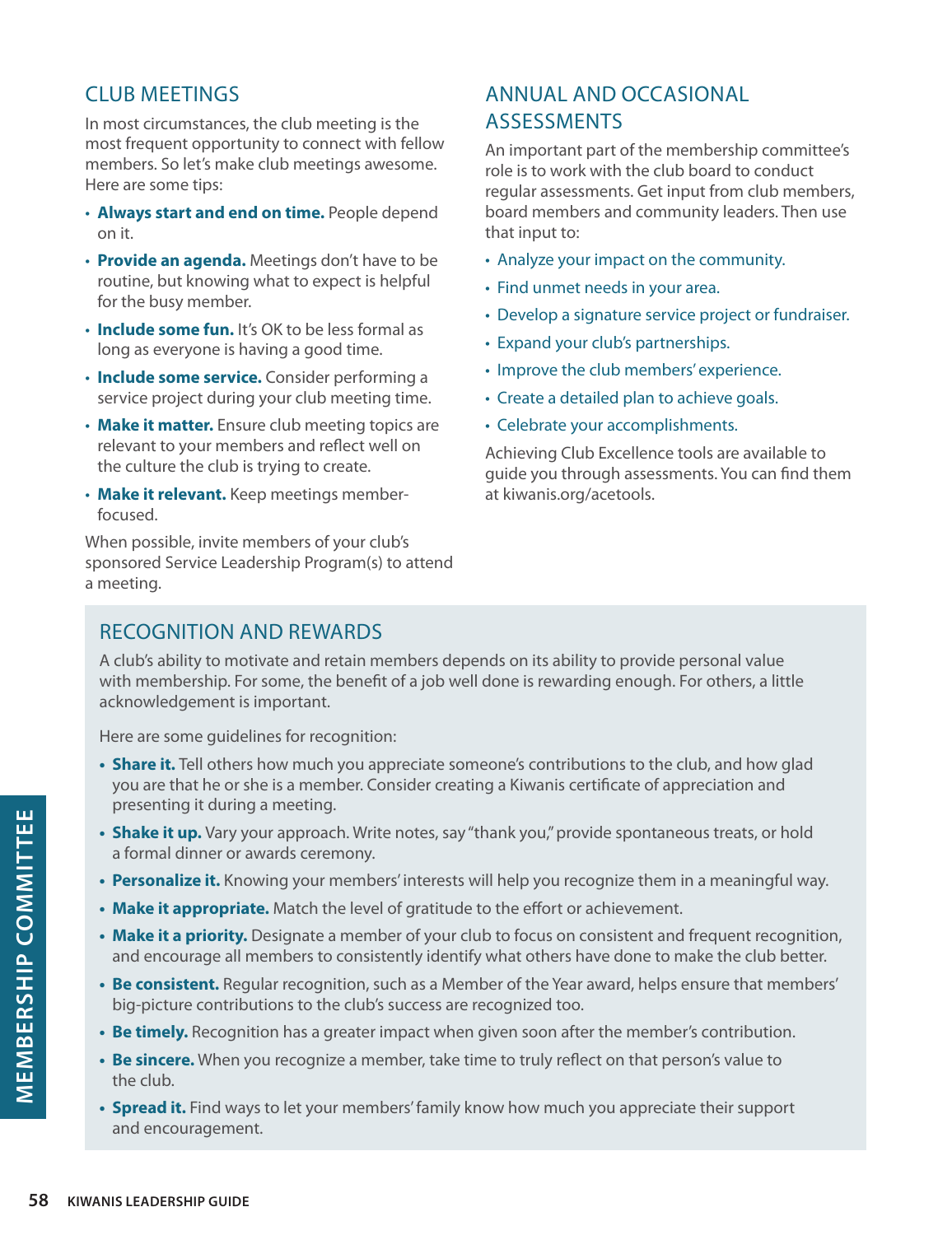#### **REVIEW**

How do you recognize your members? Do you reward them for their dedication to Kiwanis?

Brainstorm ways you could improve your club's recognition and rewards.

## Increasing the club's visibility

#### PUBLIC AWARENESS

Do the people in your community know about your club? Use the Public relations toolkit for club strengthening on kiwanis.org to let people know that your club is part of the community — and made up of people who live there.

Kiwanis communications resources include key messages, logos and images, news release templates and other media tools. Use them to spread the word about your club's service and fundraising. They're all available at kiwanis.org/brand.

#### **REVIEW**

Does your club have a custom logo similar to this example?



#### BRANDING

An organization creates brand awareness through consistent use of the images and language associated with it. The same is true for your club and Kiwanis.

Feel free to liven up a sign or a shirt with some creativity — but keep the logo and wordmark true to their original design to protect the brand's consistency. If possible, make sure your podium has a properly branded sign with your club's logo so anyone taking photos can capture it.

Nur podium has<br>
ub's logo so<br>
udly wear<br>
ervice<br>
nat sends a<br>
creates great<br>
ending that<br> **MEMBER COMMITTEE**<br>
59 And remember: When members proudly wear Kiwanis-branded shirts during club service projects and fundraising activities, that sends a strong message to the public — and creates great opportunities for photos that keep sending that message after the event.